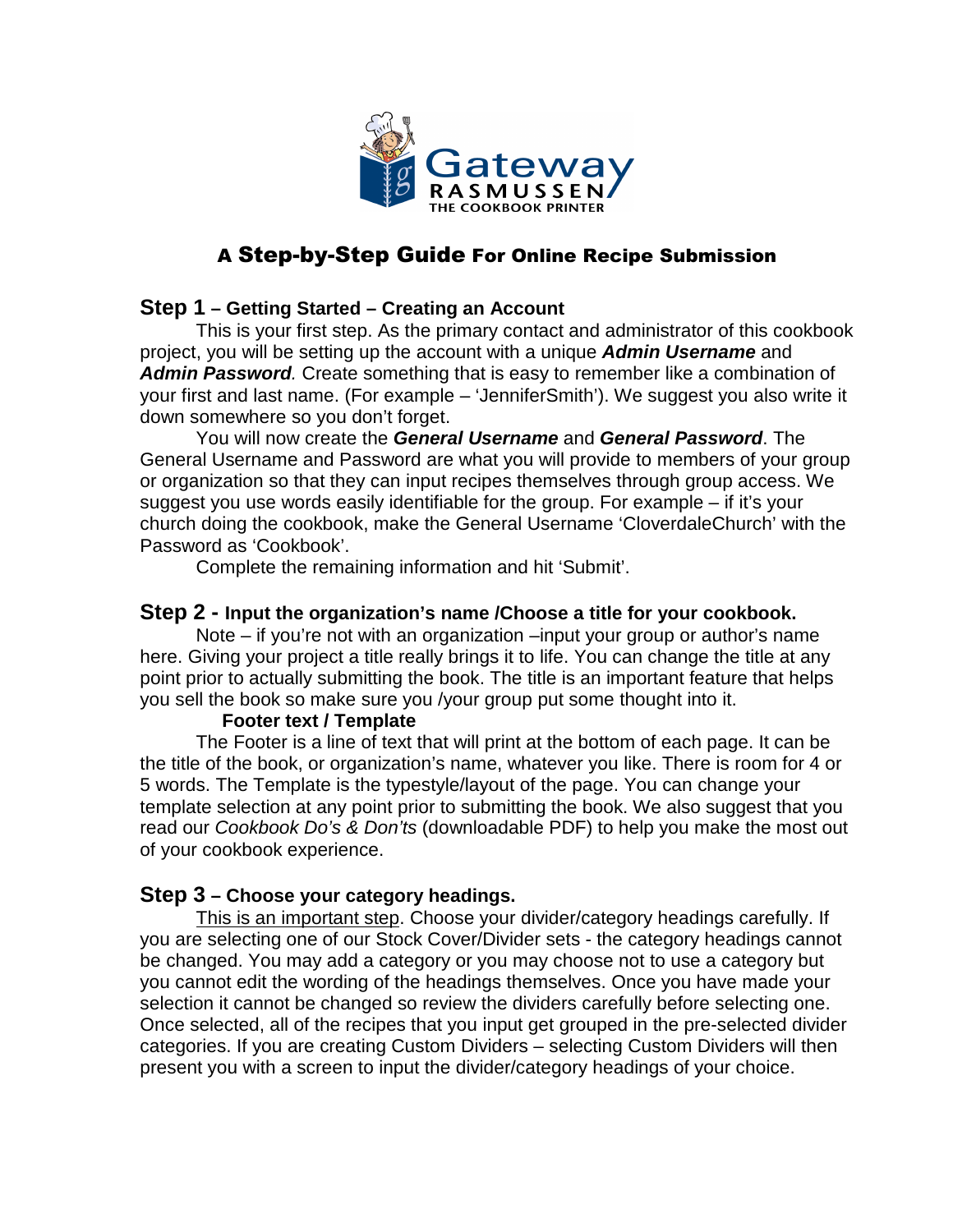#### **Step 4 - Type recipes online.**

Consistency here is key. Whether one individual gathers everyone's recipes and inputs them or multiple people are accessing the system – give them some guidelines for measurements / abbreviations / temperatures. Make sure to read our measurement and abbreviation guide supplied (see Recipe Measurement Abbreviations). You will want all your users to be adding ingredients using the same measurement abbreviations and temperature settings. This ensures there is continuity in your cookbook. (For example – Preheat oven to 350 F or Preheat oven to 177 degrees Celsius. Ask your contributors to submit recipes in one or the other. Keep it consistent.)

## **Step 5 - Proofread your recipes.**

Proofread the recipes carefully. Check the accuracy of the recipe titles, the ingredients and method. Check the spelling of the contributor's names. (No one likes seeing his/her name spelled incorrectly). The Modify Recipe icon enables you to see all of the recipes grouped within their respective categories. You can then open each recipe to proofread and make any corrections.

## **Step 6 - Submit your online cookbook.**

Once you are satisfied that everything is correct – click 'Submit Cookbook'.

## **Step 7 - Complete the Cookbook Order Form.**

Fill out the Cookbook Order Form (downloadable PDF). Make sure the order form has two signatures and fax it to Gateway Rasmussen at Fax (204) 224-4410 or scan and email to: info@cookbookprinter.com

## **Step 8 – Price Estimate / Acceptance**

Once we have received your submitted cookbook and signed Cookbook Order Form, we will email you an estimated price quote. Please review the quote and confirm acceptance via return email. At this point your cookbook will go into a queue to be formatted. Gateway Rasmussen will email you a proof of your book within 7 – 10 days following receipt of your quote acceptance email.

## **Step 9 - Reviewing Your Proof**

Once you receive the emailed proof of your book, read through it very carefully. Once again check spellings, ingredients, etc. This is your opportunity to correct any errors. Email Gateway Rasmussen with your comments and corrections. The correction of errors and minor changes are done at no charge to you. Remember – you are proofreading – not editing. If you decide you want to make major changes to your book like re-arranging recipes, re-writing Intro Pages or adding new photos – editing fees may apply.